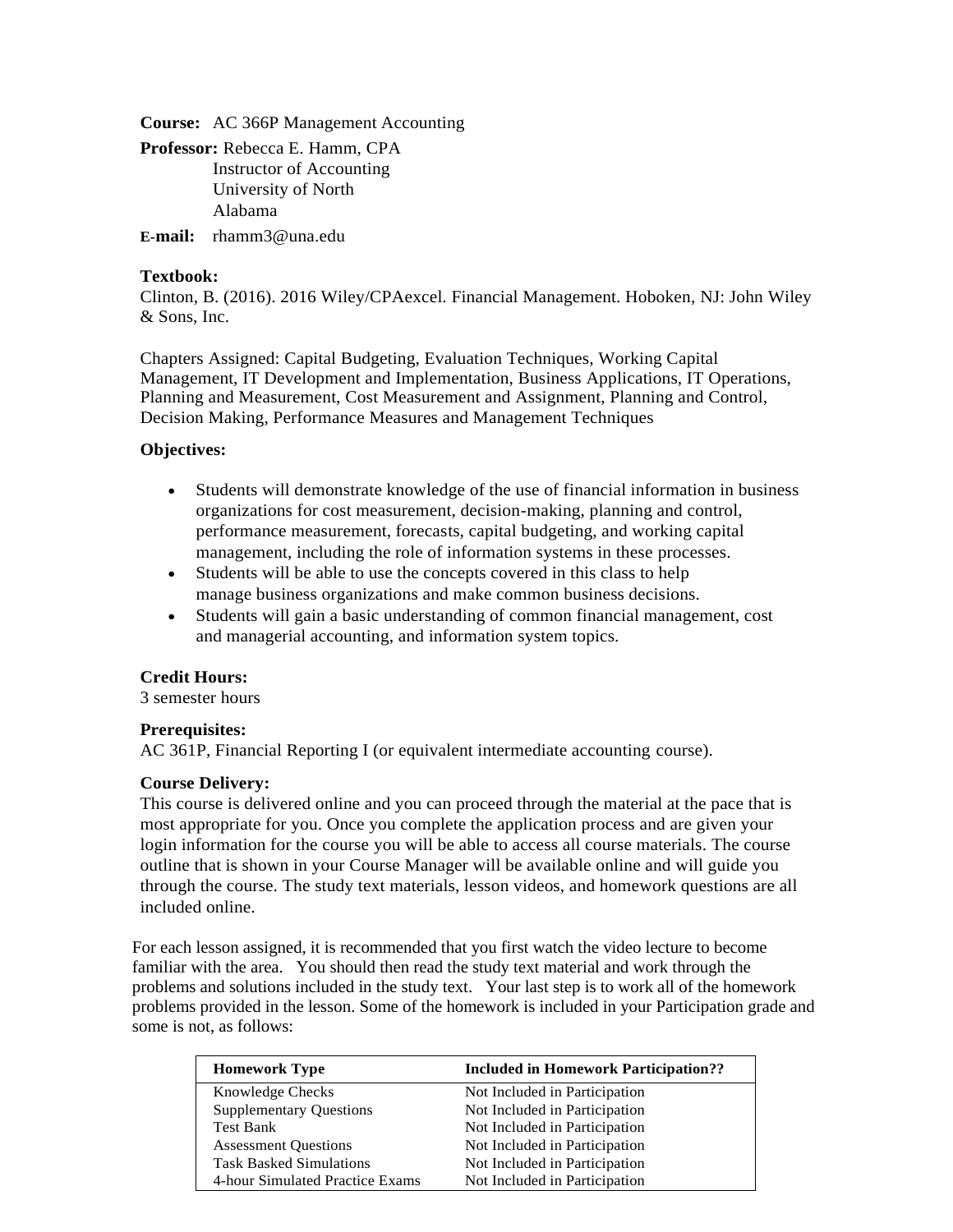Not all lessons have Task Based Simulations. You can rework Exam Questions and Task Based Simulations that you missed to raise your Participation grade if you desire. Note that detailed solutions are provided to the multiple choice questions, but you should work each problem on your own before checking the solution. The best way to learn accounting is to work problems yourself, not just read problems and the related solutions.

Quizzes and exams should be taken at the time shown in your lesson outline. Note that quizzes and exams do have time limits. Quizzes and exams can be taken only once. If you have any questions as you complete the course please email me.

## **Course Access and Enrollment Issues:**

- 1. Once your application has been processed and you are officially admitted as a student at UNA and enrolled in this course, you will receive an email from the professor welcoming you to the course.
- 2. The University of North Alabama allows students two semesters to complete the requirements for a specific course, subject to the approval of the instructor. If you do not complete the course in the semester of your initial enrollment, you will receive a grade of "Incomplete" and will be able to complete the course in the following semester. If you do not complete the course by the end of the second semester of enrollment, then you automatically receive a failing grade for the course.
- 3. The content covered in this course is very similar to the content covered in the faceto-face courses offered at UNA. If you plan to pursue the CPA license, we advise you to be familiar with the requirements for the state where you plan to sit for the CPA exam to insure that the courses you complete are appropriate. These requirements can vary substantially across states (see [www.nasba.org f](http://www.nasba.org/)or a listing of State Boards of Accountancy websites).

# **Course Assessments and Final Grade:**

The following are the general policies for this class. Deviations may be necessary.

- 1. There will be four exams and eight quizzes.
- 2. All exams and quizzes will be given on-line and will focus on problem-solving skills. Students will be allowed no more than two hours for each exam and no more than 30 minutes for each quiz.
- 3. All exams and quizzes will be open book and notes, but each student must complete the tests without assistance from other individuals.
- 4. DO NOT CHEAT ON EXAMS OR QUIZZES. Anyone who cheats will receive an F for the course.
- 5. Final grades are determined as follows:

| Category | Percentage of Grade |
|----------|---------------------|
| Quizzes  | 28.75%              |
| Exams    | 71.25%              |

Grades will be assigned as follows:

90% or above  $= A$ 80% to 90% =  $B$ 70% to  $80% = C$ 60% to  $70% = D$ Below  $60\% = F$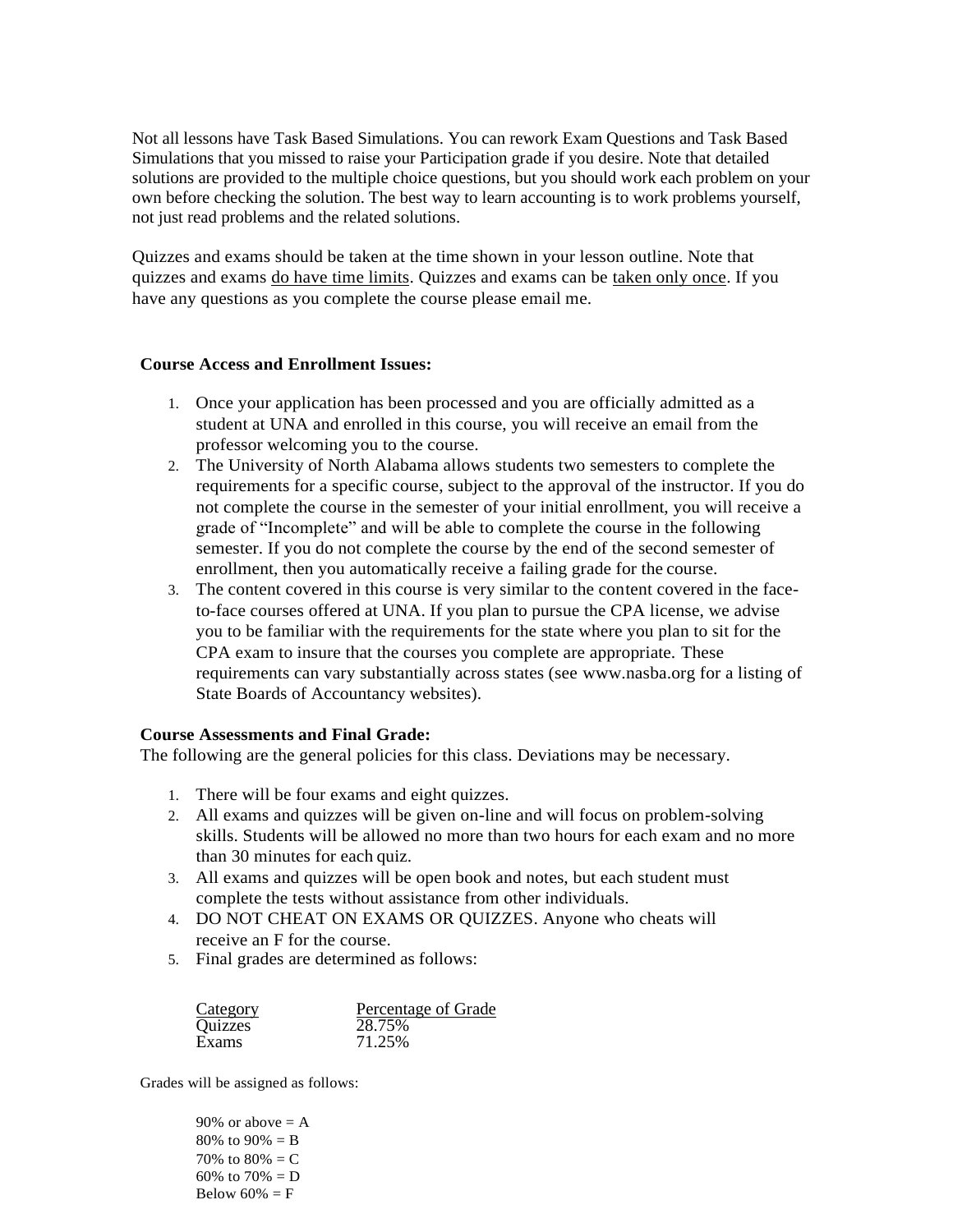### **COURSE OUTLINE**

## **Planning and Measurement**

### **Cost Measurement and Assignment**

Manufacturing Costs Spoilage, Cost and Inventory Flow Cost Behavior Patterns Activity-Based Costing and Process Management **Quiz 1** Absorption and Direct Costing Absorption and Direct Costing Effects Job Order and Process Costing Joint and By-Product Costing **Quiz 2 Exam 1**

### **Planning and Control**

Budgeting Forecasting Techniques Cost-Volume-Profit Analysis Calculations Cost-volume-Profit analysis Issues and Graphics Sales and Direct Cost Variance Analysis Overhead Variance Analysis **Quiz 3**

## **Performance Measures & Management Techniques**

Quality and Inventory Management Balanced Scorecard and Benchmarking Ratio Analysis Risk Management Performance Improvement Tools Project Management **Quiz 4 Exam 2**

#### **Capital Budgeting**

Introduction and Project Risk **Evaluation Techniques** Introduction and the Payback Period Approach Discounted Payback Period Approach Accounting Rate of Return Approach Net Present Value Approach Internal Rate of Return Approach Profitability Index and Ranking Capital Project Ranking Decisions

# **Quiz 5**

### **Decision Making**

Relevant Costs 1 Relevant Costs 2 **Quiz 6 Exam 3**

### **Working Capital Management**

Introduction to Working Capital Management Cash Management Short-Term Securities Management Accounts Receivable Management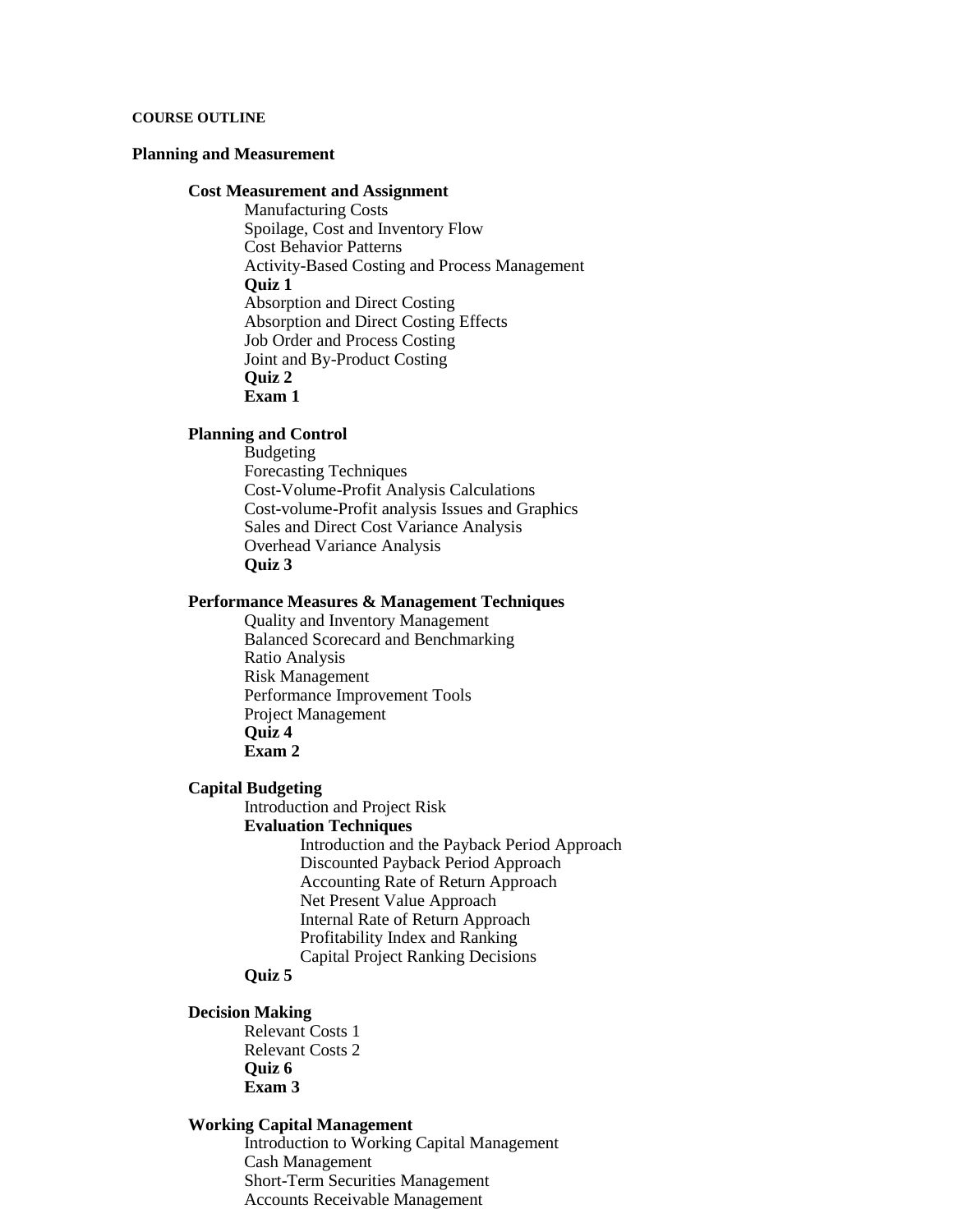Inventory Management Current Liabilities Management **Quiz 7**

### **Information Systems and Communications IT Fundamentals and Systems**

Data, Software and Databases Hardware Transaction Processing Computer Networks E-Business and E-Commerce System Types by Activity System Types by Data Structure System Development and Implementation **Quiz 8 Exam 4**

### **ACADEMIC HONESTY—UNIVERSITY POLICY:**

Students are expected to be honorable and observe standards of conduct appropriate to a community of scholars. Additionally, students are expected to behave in an ethical manner. Individuals who disregard the core values of truth and honesty bring disrespect to themselves and the University. A university community that allows academic dishonesty will suffer harm to the reputation of students, faculty and graduates. It is in the best interest of the entire university community to sanction any individual who chooses not to accept the principles of academic honesty by committing acts such as cheating, plagiarism, or misrepresentation. Offenses are reported to the Vice President for Academic Affairs and Provost for referral to the University Student Discipline System for disposition (see "Academic Honesty" in the Academic Procedures and Requirements section of the University Catalog for more information).

## **STUDENTS WITH DISABILITIES—UNIVERSITY POLICY:**

In accordance with the Americans with Disabilities Act (ADA) and Section 504 of the Rehabilitation Act of 1973, the University offers reasonable accommodations to students with eligible documented learning, physical and/or psychological disabilities. Under Title II of the Americans with Disabilities Act (ADA) of 1990, Section 504 of the Rehabilitation Act of 1973, and the Americans with Disabilities Amendment Act of 2008, a disability is defined as a physical or mental impairment that substantially limits one or more major life activities as compared to an average person in the population. It is the responsibility of the student to contact Disability Support Services to initiate the process to develop an accommodation plan. This accommodation plan will not be applied retroactively. Appropriate, reasonable accommodations will be made to allow each student to meet course requirements, but no fundamental or substantial alteration of academic standards will be made. Students needing assistance should contact Disability Support Services. Complete guidelines and requirements for documentation can be found on the DSS web pages at [http://www.una.edu/disability-support.](http://www.una.edu/disability-support)

### **INFORMATION TECHNOLOGY ACCEPTABLE USE—UNIVERSITY POLICY**

This acceptable use statement governs the use of computers, networks, and other information technologies at the University of North Alabama. This statement applies to all students and employees of the University, and to all other persons who may legally or illegally use or attempt to use a computer resource owned by the University, and/or is connected by any means to the campus computing network. As a user of these resources, you are responsible for reading and understanding this document. To view the entire Information Technologies Acceptable Use Statement, please se[e http://www.una.edu/its/una-it-policy.html.](http://www.una.edu/its/una-it-policy.html)